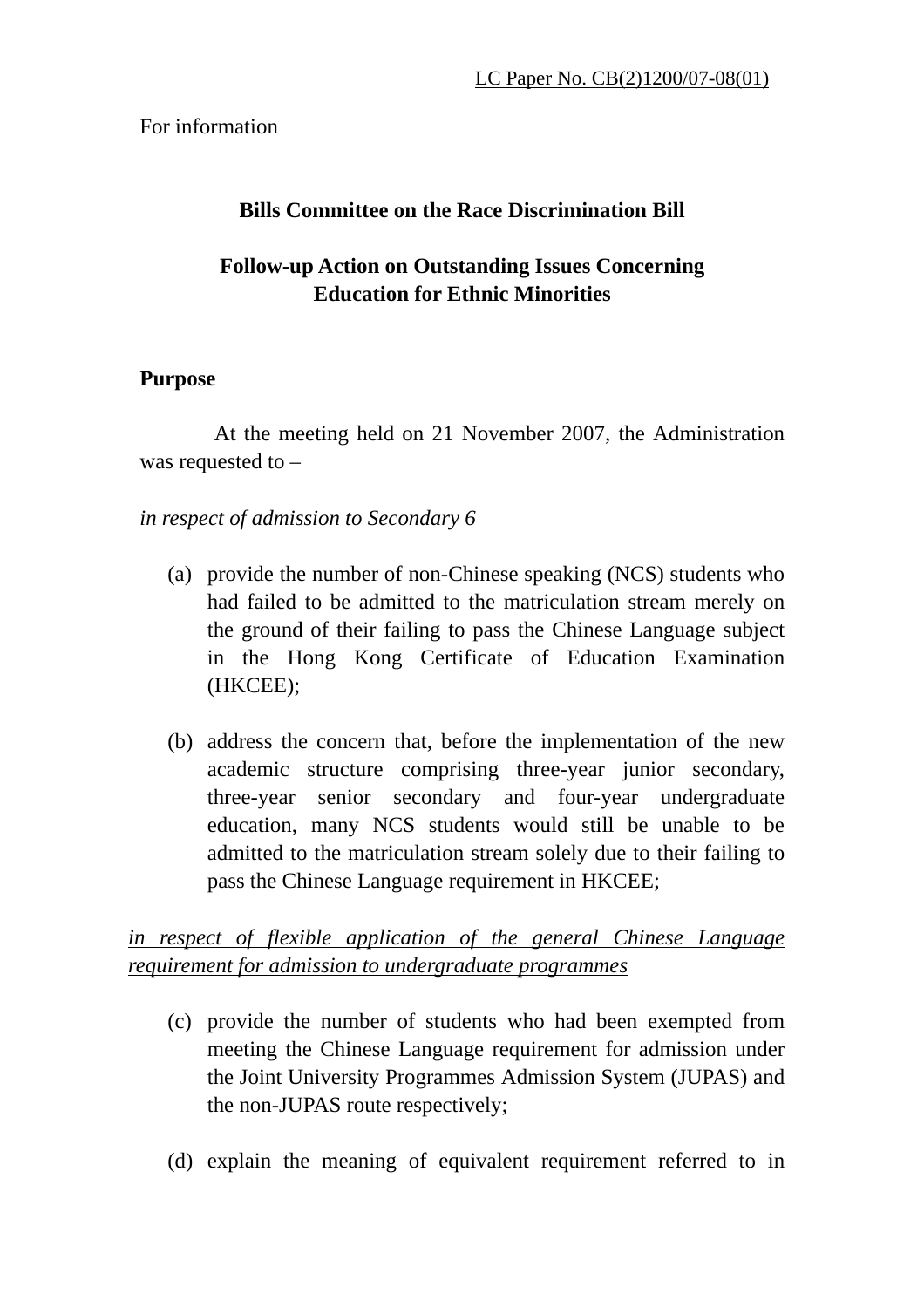paragraph 4 of the paper LC Paper No. CB(2)377/07-08(01);

- (e) request the University Grants Committee (UGC)-funded institutions to adopt similar minimum requisite grading under the alternative Chinese Language qualifications to be accepted;
- (f) request the UGC-funded institutions to fully implement the proposed new arrangements for university admission in 2008 and to consider whether the four NCS students mentioned in paragraph 4 of the Administration's paper LC Paper No. CB(2)377/07-08(01) could be favourably considered for admission to universities in accordance with the proposed new arrangements; and

## *in respect of the Chinese Language curriculum*

(g) consider the suggestion of providing a standard alternative Chinese Language curriculum for NCS students.

2. Further to the above, the Administration was requested at the meeting held on 13 December 2007 to provide information on the consultation conducted by the Education Bureau (EDB) with stakeholders including school sponsoring bodies on Clause 13 in connection with the employment of Native-speaking English Teachers (NETs) and any implementation difficulties envisaged.

3. This paper follows up the above items.

### **Secondary Six Admission**

4. The Secondary Six Admission Procedure (the Procedure) is operated in government, aided and caput schools to assist eligible students to secure sixth form education. The procedure is composed of five stages, of which Stages I to IV are conducted by individual schools and Stage V is for central allocation of the remaining Secondary Six (S6) places, if any. Admission to S6 under the Procedure is based on a point system. Levels 1 to 5\* for Chinese Language and English Language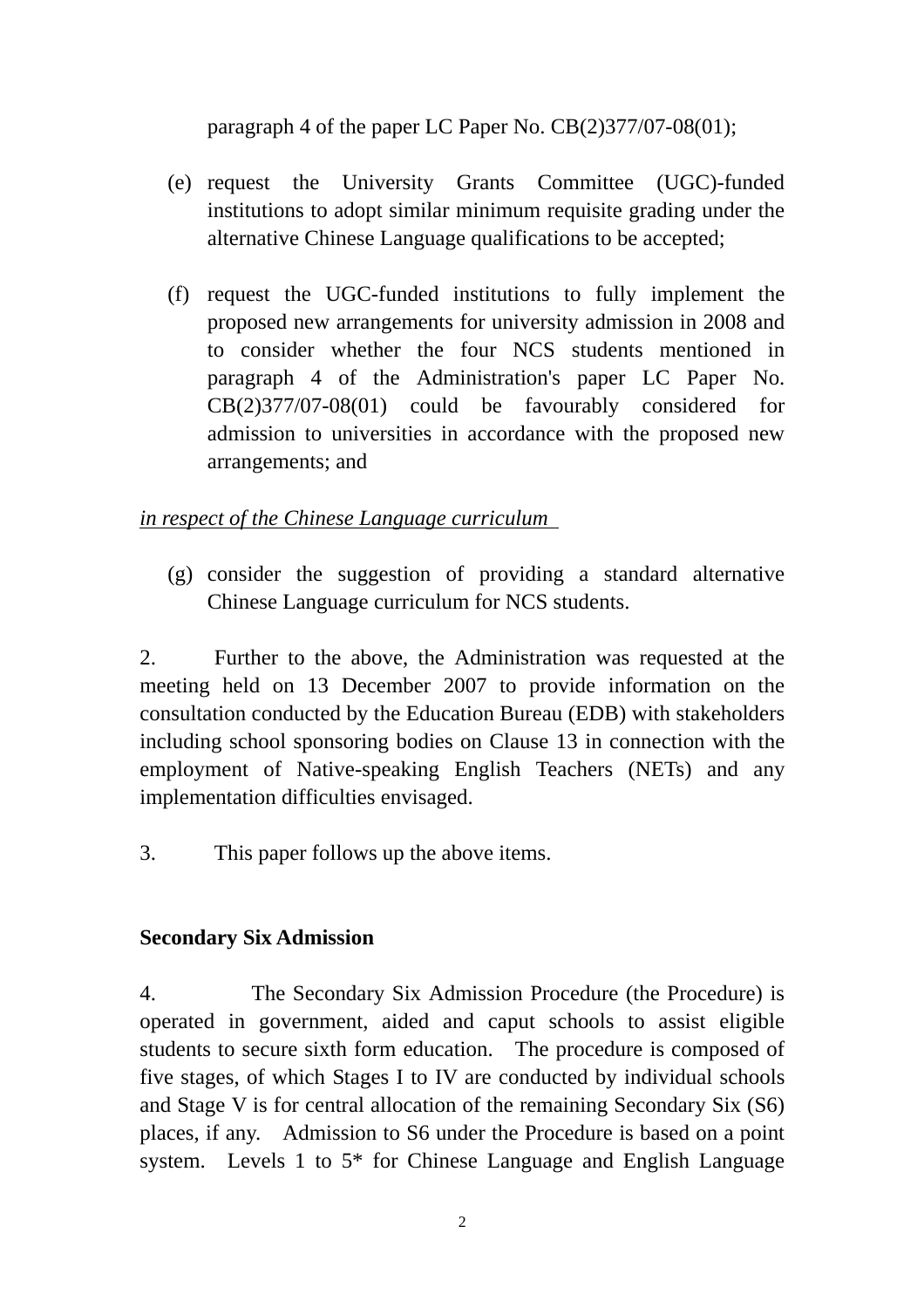will be converted into Points 0 to 5 accordingly. Grades A to E will be given the numerical values of 5 to 1 for the other subjects respectively for the purpose of calculating the points. In considering an application for admission to S6 in Stages I to IV, schools may take into account other factors in addition to the HKCEE results, such as the Chinese Language and English Language requirements for entry to the Hong Kong Advanced Level Examination (HKALE), specific grading achieved in the Chinese Language and/or English Language, etc.

5. Since a pass in the Chinese Language subject under the HKCEE is not a general requirement for admission to S6 under the Procedure, we are not able to provide the information as requested by Members.

6. To facilitate those NCS students who may prefer to attain alternative qualification(s) in Chinese Language, necessary arrangements have been made for interested NCS students to participate in the General Certificate of Secondary Education (GCSE) (Chinese) examination in Hong Kong starting from 2007. In general, a Grade D or above attained in the Chinese Language paper in respect of GCSE / International General Certificate of Secondary Education (IGCSE) / General Certificate in Education (GCE) O-Level is considered by the Hong Kong Examinations and Assessment Authority as satisfying the corresponding subject requirements at Grade E / Level 2 in the HKCEE for the purpose of meeting the HKALE entry qualification.

7. As the release of results by relevant examination boards of these non-local public examinations may not tie in with our Secondary 6 Admission schedule, those applying for S6 admission may not be able to provide these alternative Chinese Language qualifications for consideration by schools, unless the schools concerned give special consideration and make provisional offers. In respect of NCS students who had applied for admission to S6 in 2007 and who had taken the GCSE examination, we made special arrangements with relevant schools in 2007 to make provisional offers to those NCS students who had fulfilled all other requirements for S6 admission as their local counterparts except the Chinese Language qualification, pending availability of the GCSE (Chinese) results in late August 2007. With the above arrangements, it has not come to our attention that any of those

3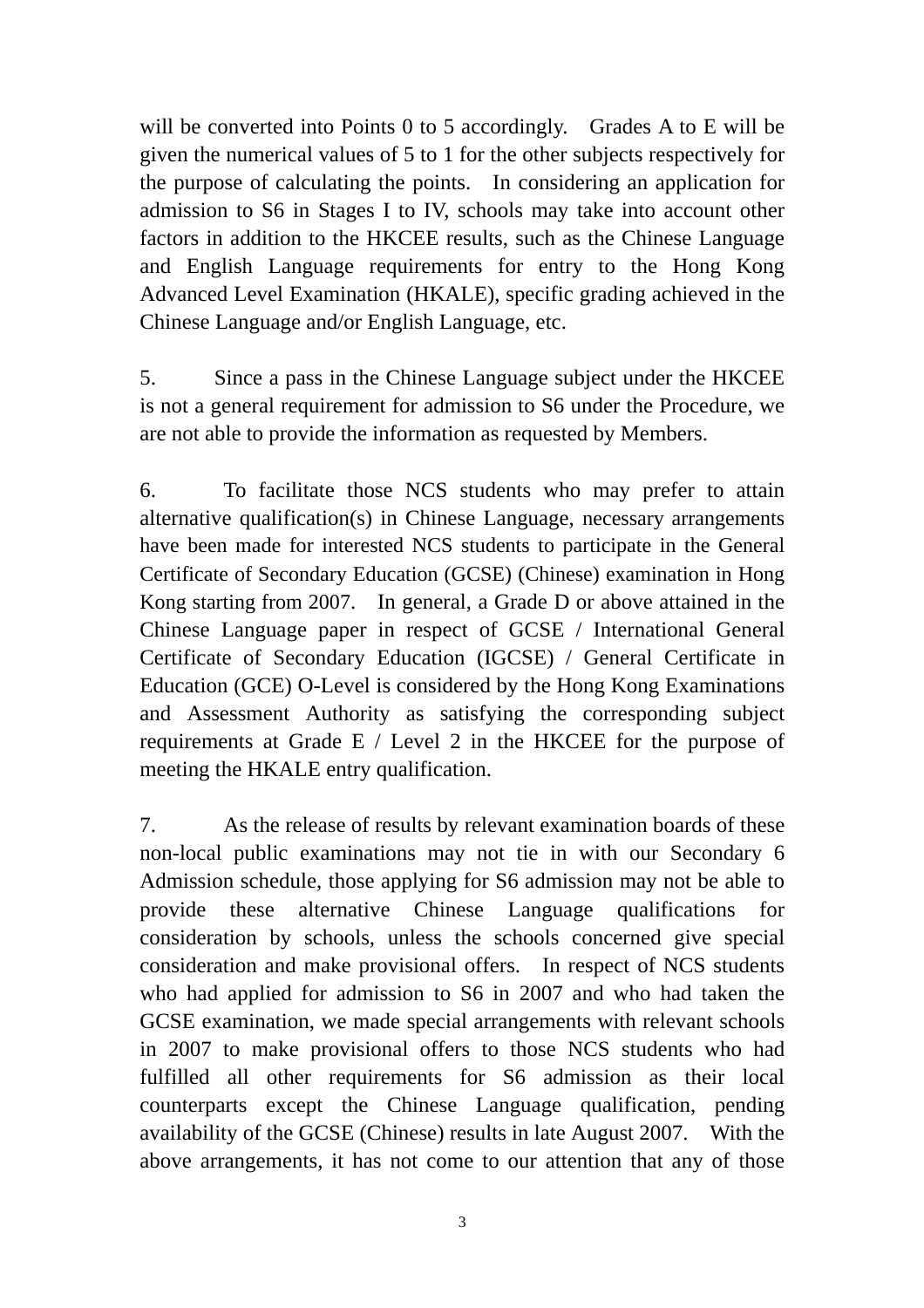NCS students have failed to gain admission to S6 merely on the ground of their alternative Chinese Language results.

8. Starting from 2008, we will invite schools to consider applying the following arrangements under the Procedure, and to inform students and the EDB of any specific criteria in respect of the alternative Chinese Language qualifications for admission to S6 –

- Pending the release of GCSE/IGCSE/GCE O-level results in late August, schools concerned can make conditional offers to the applicants at each stage of the Procedure, provided that the applicants have, except for Chinese Language, fulfilled all the admission requirements pertaining to the respective stage and have attained equal or higher points compared with their counterparts.
- If a student who has been given a conditional offer is later found to have failed in meeting the alternative Chinese Language proficiency required by the school, e.g. not able to attain a Grade D or above in GCSE / IGCSE / GCE O-Level (Chinese), the school may withdraw the offer.

# **Flexible application of the general Chinese Language requirement for admission to undergraduate programmes**

9. Regarding the request for the number of students who were exempted from meeting the Chinese Language requirement for admission to the UGC-funded institutions under the JUPAS and the non-JUPAS route, information collected from institutions indicates that a total of 15 local students<sup>1</sup> (covering both NCS and Chinese speaking students) were admitted to Year 1 of undergraduate programmes in the 2007/08 academic year without meeting the Chinese Language requirement or

 $\overline{a}$ <sup>1</sup> For the purpose of classifying "local" and "non-local" students, "non-local students" refer to persons entering Hong Kong for the purpose of education with a student visa/entry permit issued by the Director of Immigration. Persons other than the above are regarded as "local students" for the purpose of admission to institutions. Children aged below 18, who come to Hong Kong as dependants of persons admitted to work, study, reside or invest in Hong Kong and are treated as local students for the purpose of admission to institutions and schools in Hong Kong without immigration restriction.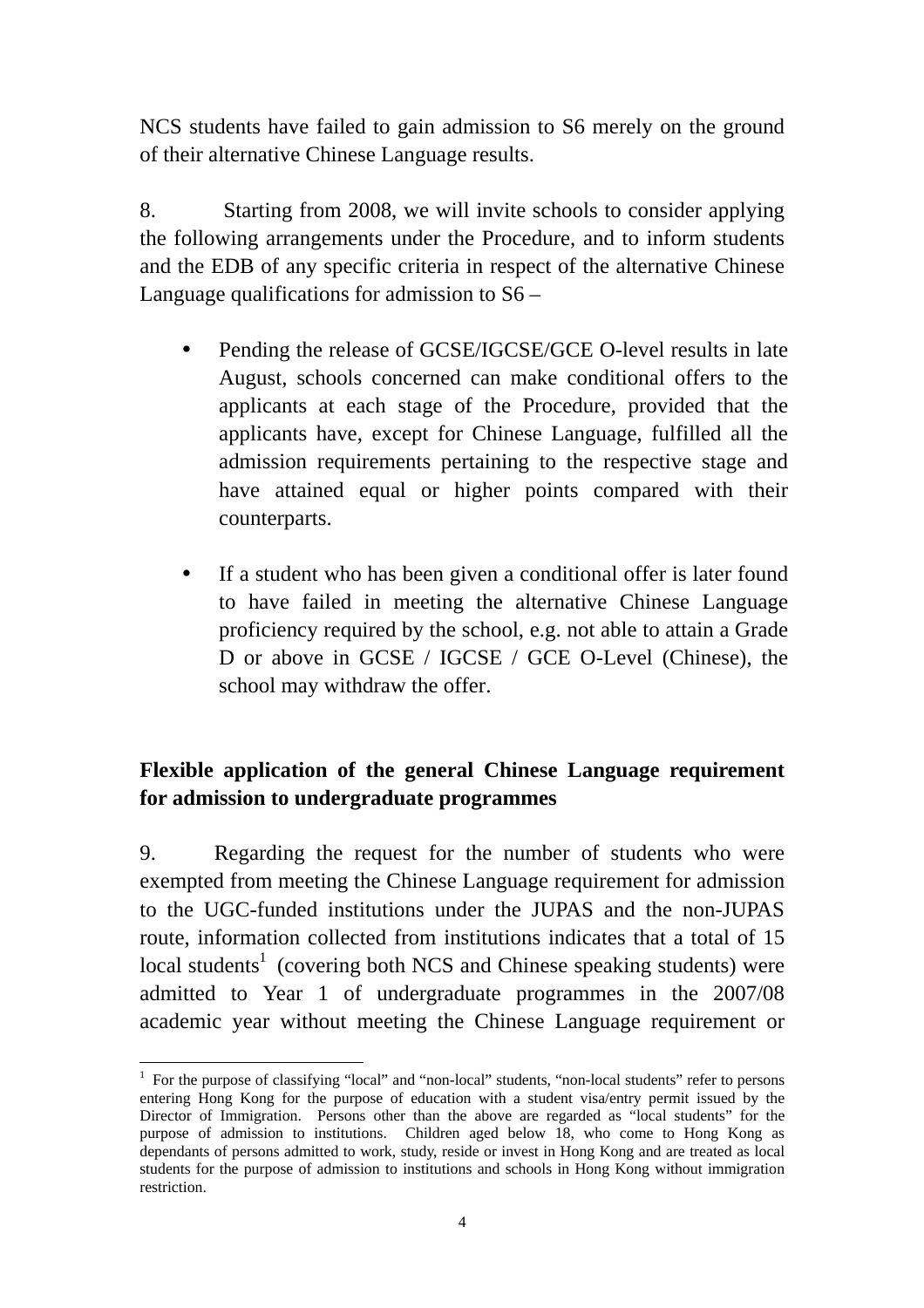equivalent. For applications under JUPAS, "equivalent requirement" here and in paragraph 4 of the paper LC Paper No. CB(2)377/07-08(01) generally refer to the substitution of the Chinese Language requirement by the HKCEE result in another language other than English. However, since institutions are autonomous in deciding their admission policies, institutions may adopt different interpretations of "equivalent requirement", particularly for admission under the non-JUPAS route. Out of the 15 students, one is identified to be admitted via JUPAS route and the rest via non-JUPAS route.

10. Members have requested the UGC-funded institutions to accept alternative Chinese Language qualifications for university admission in 2008, to adopt similar minimum requisite grading in this regard and to make provision for those students who have failed in previous JUPAS applications due to their not fulfilling the general Chinese Language requirement but who could benefit from the new flexibility to be introduced. We have taken into account Members' suggestions in our further discussions with the institutions and are pleased to inform Members that the suggestions have generally been taken on board. Details are set out in our separate paper issued to the Legislative Council Panel on Education, and also circulated to this Committee, on progress of support measures for NCS students in the area of education. In this regard, members may wish to refer to paragraphs 2 to 6 of that paper.

# **Proposal of providing alternative Chinese Language curriculum for NCS students**

11. On the Chinese Language curriculum, we would like to reiterate that the curriculum embraces a broad framework applicable to all students irrespective of whether they are native Chinese speakers (i.e. it provides over-arching guidelines rather than prescribes contents and standards which must be achieved by all), and it is a common practice for schools to make appropriate adaptation to suit the needs of their students. We do not prefer setting a specific, simpler syllabus for ethnic minorities as this will limit the achievement of NCS students with higher language abilities. However, we appreciate the need for a central steer and common standards in the learning and teaching of Chinese while individual